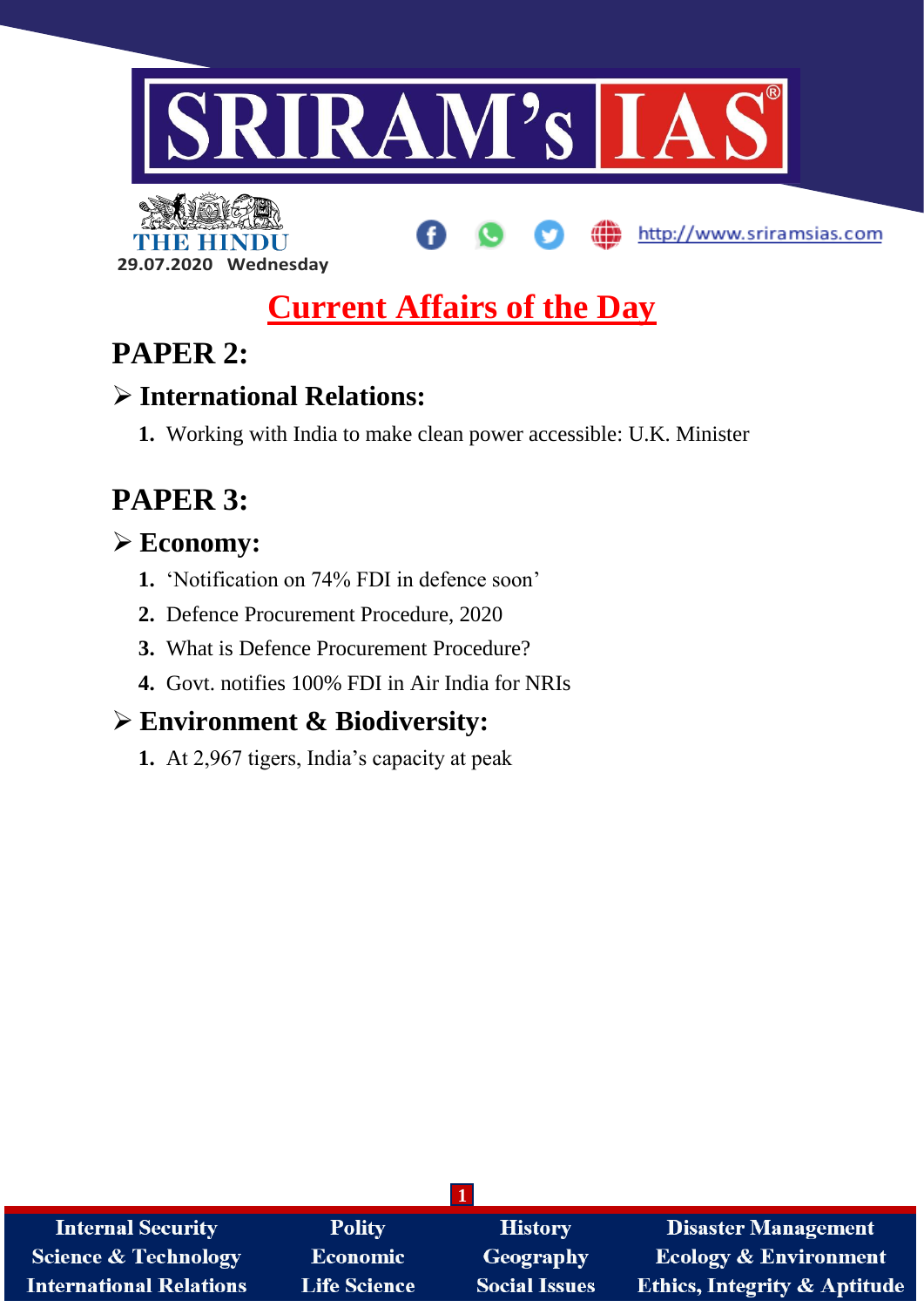

# **At 2,967 tigers, India's capacity at peak**

### **Tigers Co-predators and Prey report:**

 A summary of the report "**Tigers Co-predators and Prey**" was announced by Prime Minister Narendra Modi last July. While a detailed report was to have been readied by last December, it has only been publicly released on Tuesday.

### **Key findings:**

- $\triangleright$  Nearly a third of India's tigers are living outside tiger reserves and nearly 17 of the 50 reserves are approaching the peak of their capacity at sustaining their populations. India hosts 70% of the world's tigers.
- $\triangleright$  At 2,967, experts say, India may slowly be approaching its peak carrying capacity of tigers. For the first time, said a scientist associated with the survey, there was an attempt to segregate how many tigers were largely present within the reserves and how many flitted in and out and were dependent on the core reserve for sustenance. This was to guide conservation policy.
- $\triangleright$  The reserves, by definition, are a "source" and suitable for nourishing a growing tiger population because of prey availability and territory.
- $\triangleright$  However, when they get too crowded, tigers venture out further from "sources" and form "sinks" and much of wildlife population dynamics is about understanding this source-sink relationship.
- $\triangleright$  In the tiger reserves in Uttar Pradesh, there were several more tigers that depended on the source but lived outside it. In Corbett, there were 231 tigers within the reserves, but 266 were 'utilising it.' Kanha in Madhya Pradesh had 88 inside and 108 dependent on it. The Pench reserve in Maharashtra had 53 inside but 82 utilising them.
- $\triangleright$  These estimates were based on tigers photographed via camera traps.

| <b>Internal Security</b>        | <b>Polity</b>       | <b>History</b>       | <b>Disaster Management</b>              |  |
|---------------------------------|---------------------|----------------------|-----------------------------------------|--|
| <b>Science &amp; Technology</b> | <b>Economic</b>     | Geography            | <b>Ecology &amp; Environment</b>        |  |
| <b>International Relations</b>  | <b>Life Science</b> | <b>Social Issues</b> | <b>Ethics, Integrity &amp; Aptitude</b> |  |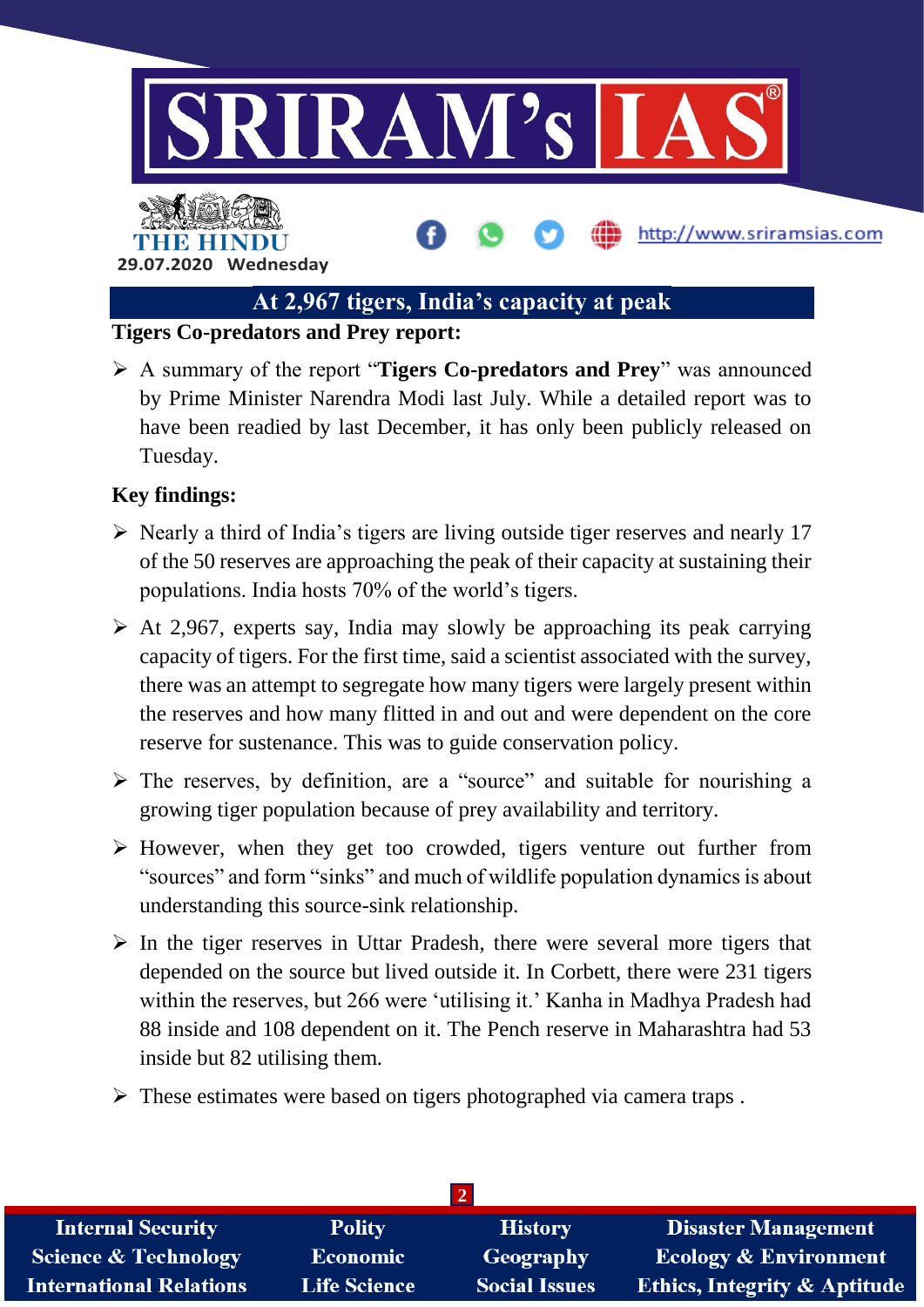

# THE HINDL **29.07.2020 Wednesday**

# **'Notification on 74% FDI in defence soon'**

- $\triangleright$  The government is going to come out with a decision on 74% Foreign Direct Investment (FDI) in defence and a notification is likely in the next few days.
- Separately, the Defence Ministry said the second draft of the **Defence Procurement Procedure (DPP) 2020**, now renamed as the **Defence Acquisition Procedure (DAP) 2020,** was put out in public domain on Tuesday for comments from stakeholders and public.
- $\triangleright$  In May, the government announced a series of measures to promote domestic defence manufacturing. These include a negative import list, separate budgetary allocation for domestic procurements, indigenisation of spares and components and raising the FDI cap through automatic route from 49% to 74%
- $\triangleright$  The increase in exports by the private sector comes as several major defence companies like Lockheed Martin, Boeing, Thales and Dassault Aviation are increasingly sourcing components from India for their global supply chains. For instance, all C-130 transport aircraft manufactured by Lockheed Martin have components sourced from their joint venture with Tata group in Hyderabad.

# **Value Added Information**

# **Defence Procurement Procedure, 2020:**

 Raksha Mantri unveiled the draft Defence Procurement Procedure (DPP) 2020 that aims at further increasing indigenous manufacturing and reducing timelines for procurement of defence equipment.

# **What is Defence Procurement Procedure?**

- $\triangleright$  The draft of DPP 2020 has been prepared by a Review Committee headed by Director General (Acquisition) based on the recommendations of all stakeholders, including private industry.
- $\triangleright$  The first DPP was promulgated in 2002 and has since been revised a number of times to provide impetus to the growing domestic industry and achieve enhanced self-reliance in defence manufacturing.

| <b>Internal Security</b>        | <b>Polity</b>       | <b>History</b>       | <b>Disaster Management</b>              |  |
|---------------------------------|---------------------|----------------------|-----------------------------------------|--|
| <b>Science &amp; Technology</b> | <b>Economic</b>     | Geography            | <b>Ecology &amp; Environment</b>        |  |
| <b>International Relations</b>  | <b>Life Science</b> | <b>Social Issues</b> | <b>Ethics, Integrity &amp; Aptitude</b> |  |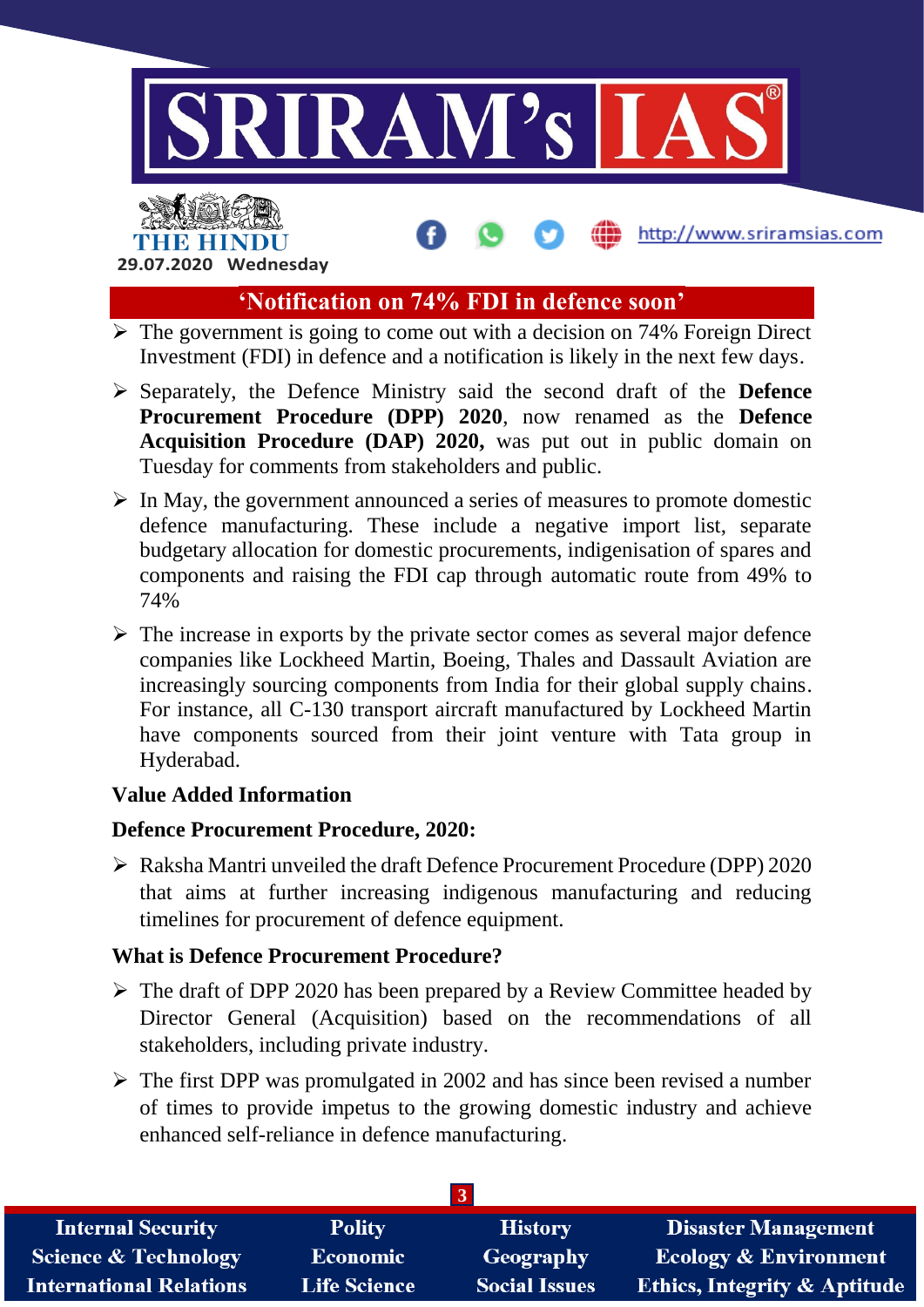

**29.07.2020 Wednesday**

#### **Features:**

- $\triangleright$  The government is constantly striving to formulate policies to empower the private industry including MSMEs in order to develop the eco-system for indigenous defence production.
- $\triangleright$  The major changes proposed in the new DPP are:

# **1) Indigenous Content ratio hiked**

- $\triangleright$  The draft proposes increasing the Indigenous Content (IC) stipulated in various categories of procurement by about 10% to support the 'Make in India' initiative.
- $\triangleright$  A simple and realistic methodology has been incorporated for verification of indigenous content for the first time.

# **2) New Category: "Buy Global" Manufacture in India**

- $\triangleright$  It has been introduced with minimum 50% indigenous content on cost basis of total contract value.
- $\triangleright$  Only the minimum necessary will be bought from abroad while the balance quantities will be manufactured in India.
- $\triangleright$  This would be in preference to the 'Buy Global' category as manufacturing will happen in India and jobs will be created in the country.

#### **3) Leasing introduced as a new category**

- $\triangleright$  Leasing has been introduced as a new category for acquisition in addition to existing 'Buy' & 'Make' categories to substitute huge initial capital outlays with periodical rental payments.
- $\triangleright$  Leasing is permitted under two categories e, Lease (Indian) where Lessor is an Indian entity and is the owner of the assets and Lease (Global) where Lessor is a Global entity.
- $\triangleright$  This will be useful for military equipment not used in actual warfare like transport fleets, trainers, simulators, etc.

| <b>Internal Security</b>        | <b>Polity</b>       | <b>History</b>       | <b>Disaster Management</b>              |  |
|---------------------------------|---------------------|----------------------|-----------------------------------------|--|
| <b>Science &amp; Technology</b> | <b>Economic</b>     | Geography            | <b>Ecology &amp; Environment</b>        |  |
| <b>International Relations</b>  | <b>Life Science</b> | <b>Social Issues</b> | <b>Ethics, Integrity &amp; Aptitude</b> |  |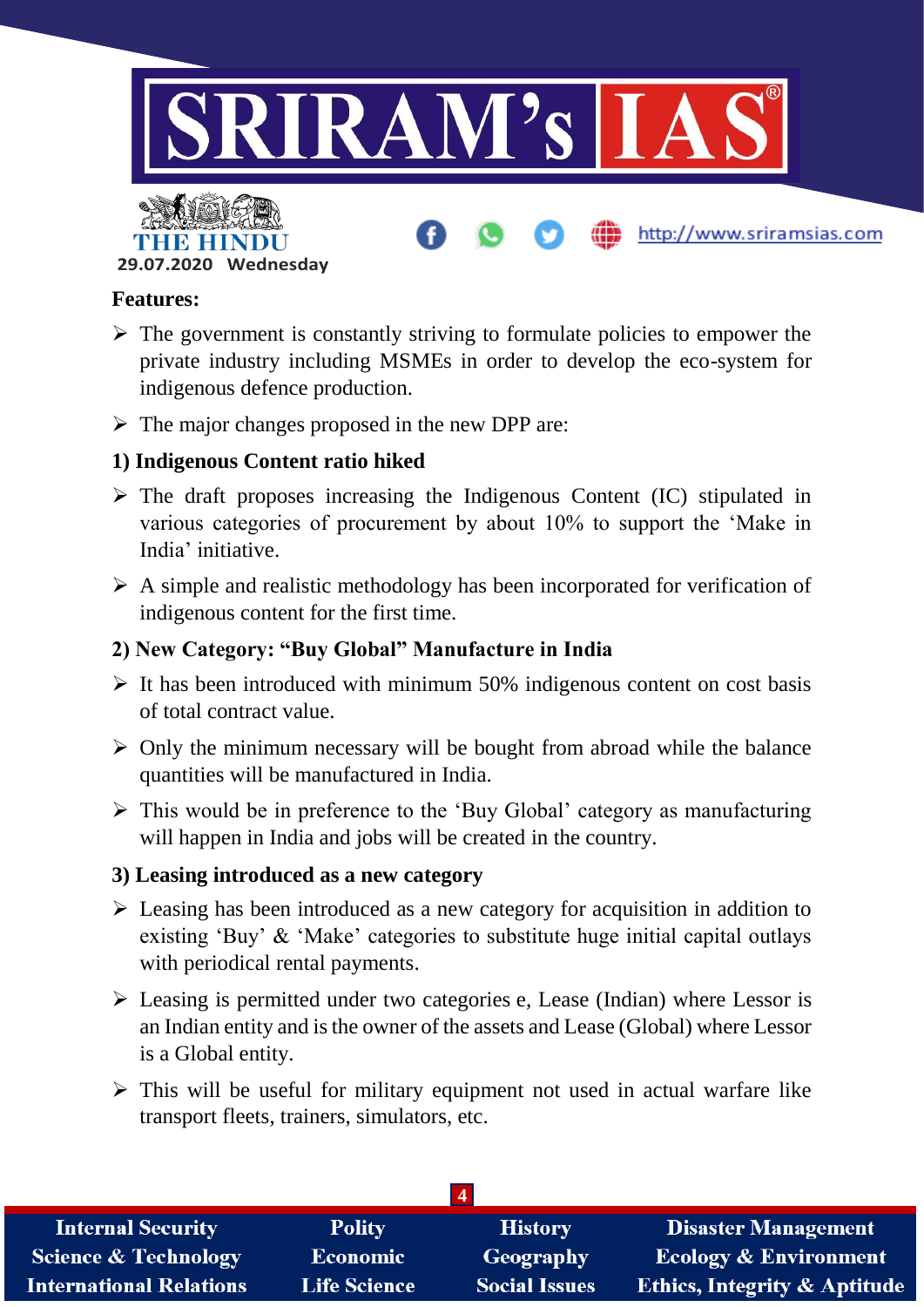

# THE HIN **29.07.2020 Wednesday**

# **4) Product support**

- $\triangleright$  The scope and options for Product Support have been widened to include contemporary concepts in vogue, namely Performance Based Logistics (PBL), Life Cycle Support Contract (LCSC), Comprehensive Maintenance Contract (CMC), etc. to optimize life cycle support for equipment.
- $\triangleright$  The capital acquisition contract would normally also include support for five years beyond the warranty period.

# **Working with India to make clean power accessible: U.K. Minister**

- The United Kingdom, which holds the Presidency of the next **UN Climate Change Conference, COP26**, planned for next year, is committed to building resilience to climate change among communities and working with India on clean energy, Lord Ahmad, U.K. Minister of State (Minister for South Asia and the Commonwealth), said.
- $\triangleright$  Lord Ahmad, who was on a virtual visit to India, said green finance was high on the agenda.
- "The **Green Growth Equity Fund (GGEF)** with the U.K. and the Indian government co-investment of £240 million, is starting to mobilise private investment. BP [the oil and gas major] recently committed over £55 million (\$70 million) towards this," he said.
- $\triangleright$  "India matters to us. From the strength of the Indian diaspora, I know also that Britain-Indian relations matter to us. I believe it is important to strengthen the partnership on a whole raft of issues," Lord Ahmad said. "Last week I was engaging directly with the new Indian ambassador to the United Nations. We look forward to working in the multilateral sphere and within the Commonwealth sphere."

# **Crucial linkages:**

 Lord Ahmad said as progress was made with the (COVID-19) Oxford vaccine in the U.K., the relationship through the private contract agreed with Astra Zeneca and the Serum Institute (of India) on production of the vaccine was notable. At a time of crisis, India and the U.K. could work collaboratively.

| <b>Internal Security</b>        | <b>Polity</b>       | <b>History</b>       | <b>Disaster Management</b>              |
|---------------------------------|---------------------|----------------------|-----------------------------------------|
| <b>Science &amp; Technology</b> | <b>Economic</b>     | Geography            | <b>Ecology &amp; Environment</b>        |
| <b>International Relations</b>  | <b>Life Science</b> | <b>Social Issues</b> | <b>Ethics, Integrity &amp; Aptitude</b> |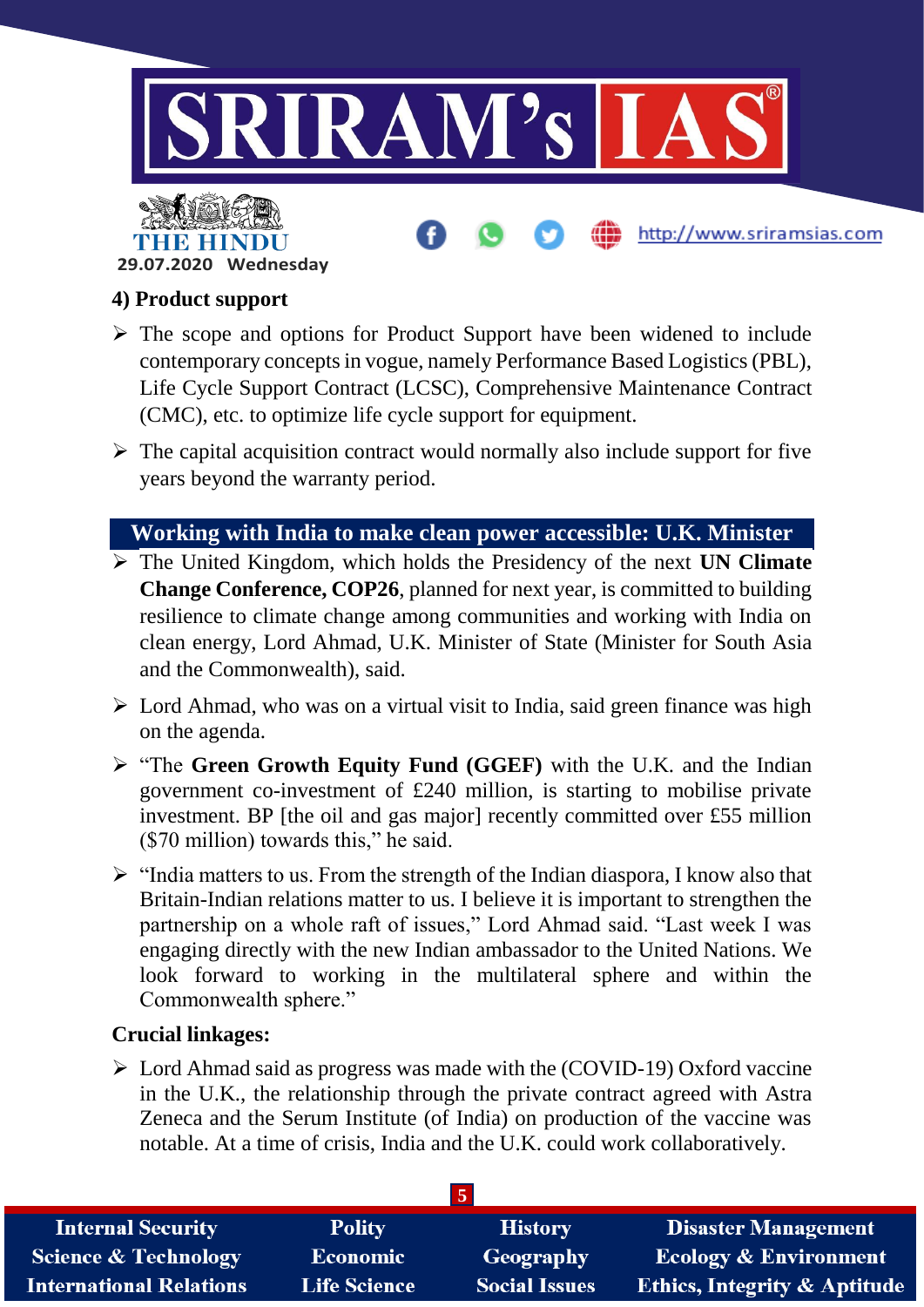

- **29.07.2020 Wednesday**
- $\triangleright$  "Due to the pandemic, we had to delay COP26. India has a lot of expertise on solar energy and we on wind energy. The relationship with India is a pivotal one," he observed. COP26 should be profiling good practice, Lord Ahmad said.
- $\triangleright$  Earlier this month, we announced a new green recovery package, including a £3 billion investment to create green jobs and upgrade buildings. Over £1 billion would go to make buildings, including schools and hospitals, greener," he said. A common commitment to move to cleaner fuels was necessary, although the pace at which this could be done would vary by country.

#### **Boosting renewables:**

- The U.K. had contributed analysis and market simulations for India's Real-Time Power Market which launched on June 1, to get more renewables on the national grid at more competitive rates.
- $\triangleright$  Lord Ahmad said India's momentum on climate action, despite the current crisis, including a solar auction on 30 June which set a record low tariff was impressive. In March, the U.K. was confirmed as the first co-chair of the Governing Council of the global **Coalition for Disaster Resilient Infrastructure (CDRI).**
- $\triangleright$  The Coalition is an India-led initiative to upgrade infrastructure from design, construction, operation and maintenance perspectives, and make renewable energy accessible and affordable.
- $\triangleright$  The U.K. would strengthen its collaboration, in areas such as increased use of renewable energy by Indian Railways to help it become a net zero carbon emitter by 2030.
- $\triangleright$  The Minister said the U.K. recognised that air pollution was one of the biggest threats to public health and the government had announced its ambitious clean air strategy last year, which would cut the costs of air pollution to society by £1.7 billion every year in 2020, rising to £5.3 billion every year from 2030.
- $\triangleright$  Britain was working with Indian partners on a clean energy transition. The U.K. Department for International Development (DFID) power sector reform aimed at making utilities cleaner, smarter and more efficient. UKRI research partnerships would help develop the next generation of solar buildings and

| <b>Internal Security</b>        | <b>Polity</b>       | <b>History</b>       | <b>Disaster Management</b>              |
|---------------------------------|---------------------|----------------------|-----------------------------------------|
| <b>Science &amp; Technology</b> | <b>Economic</b>     | Geography            | <b>Ecology &amp; Environment</b>        |
| <b>International Relations</b>  | <b>Life Science</b> | <b>Social Issues</b> | <b>Ethics, Integrity &amp; Aptitude</b> |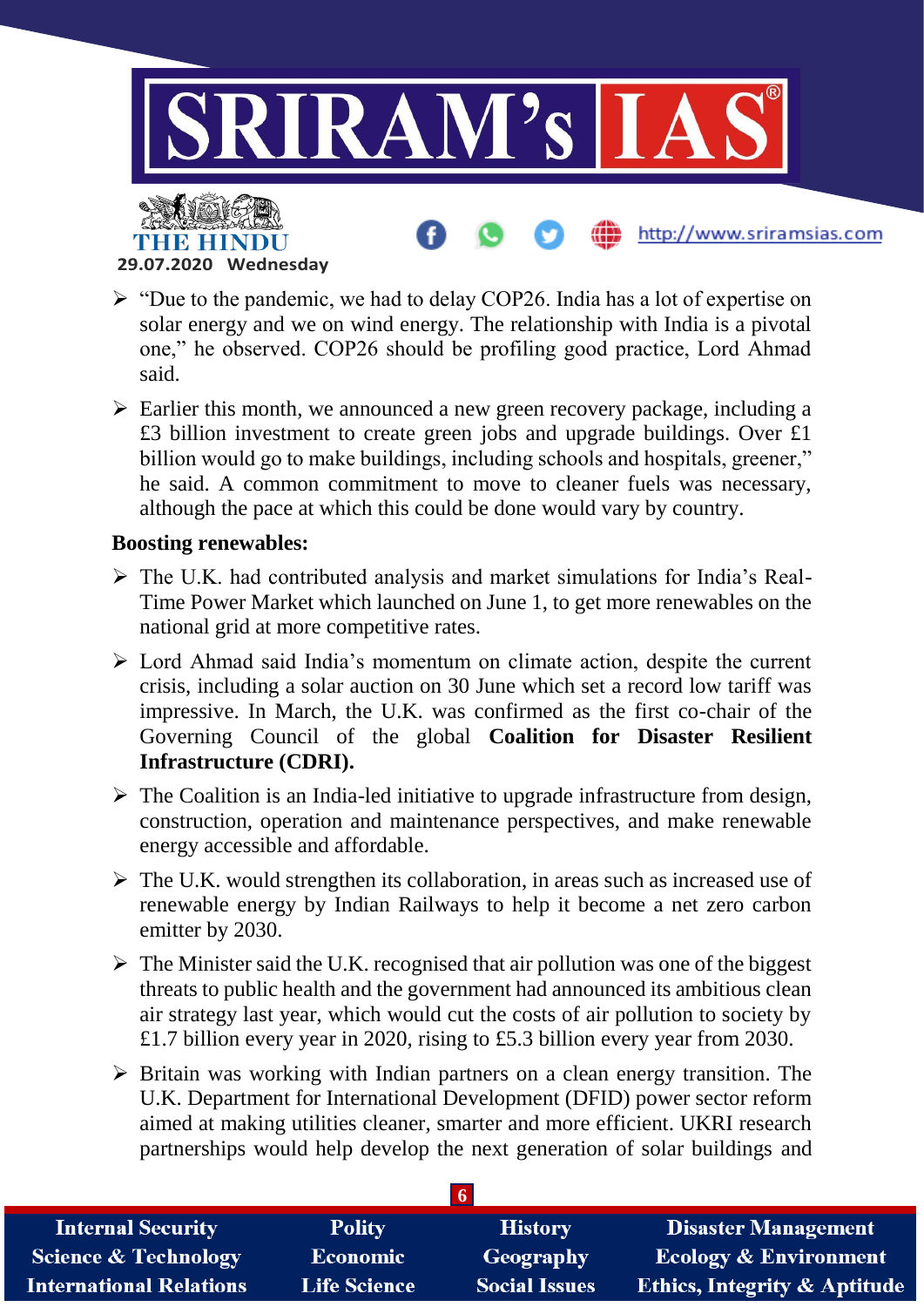



through the Newton–Bhabha fund, Catapult innovation centres were partnering institutions in Bangalore to develop electric mobility and air pollution solutions.

http://www.sriramsias.com

- $\triangleright$  Asked about the British partnership in flood protection and aquifer recharge under the **Mahatma Gandhi National Rural Employment Guarantee Scheme (MGNREGA),** Lord Ahmad said, "We are working together through the MGNREGA to build climate resilient livelihoods".
- $\triangleright$  This focused on drought proofing, flood defences and river structures for aquifer replenishment. The **Infrastructure for Climate Resilient Growth (ICRG)** has invested in climate-resilient livelihood strategies in Odisha, Chhattisgarh and Bihar. Also, India's Ministry of Earth Sciences was collaborating to harness land, sea and atmospheric data to aid monsoon forecasting.
- $\triangleright$  The GGEF first investment in India had gone to Ayana Renewable Power, with a target of 6 GW in 5 years. The Fund has also invested in e-mobility and integrated waste management.

#### **Leading solar alliance:**

- India was demonstrating leadership with the **International Solar Alliance**  and the U.K. was working with it and other countries to mobilise more than \$1 trillion of investments in solar energy by 2030.
- $\triangleright$  Separately, the U.K. was supporting a £40 million programme for technology advancement and market development of electric cooking, using solar and other energy sources. This programme, in operation in 15 ISA membercountries, was now establishing itself in India.
- $\triangleright$  Within the context of the Commonwealth, India could offer its experience to small island states, such as tiny Vanuatu, facing climate change impacts.
- $\triangleright$  Lord Ahmad's visit was preceded by an announcement of a joint collaborative programme on **anti-microbial resistance (AMR) in India**. The research aimed to develop a better understanding of how waste from antimicrobial manufacturing in India could be fuelling AMR. The five projects were planned for September 2020 and the U.K. was contributing £4 million from the U.K. Research and Innovation Fund for International Collaboration, and India was matching this, for a total of £8 million.

| <b>Internal Security</b>        | <b>Polity</b>       | <b>History</b>       | <b>Disaster Management</b>              |
|---------------------------------|---------------------|----------------------|-----------------------------------------|
| <b>Science &amp; Technology</b> | <b>Economic</b>     | Geography            | <b>Ecology &amp; Environment</b>        |
| <b>International Relations</b>  | <b>Life Science</b> | <b>Social Issues</b> | <b>Ethics, Integrity &amp; Aptitude</b> |